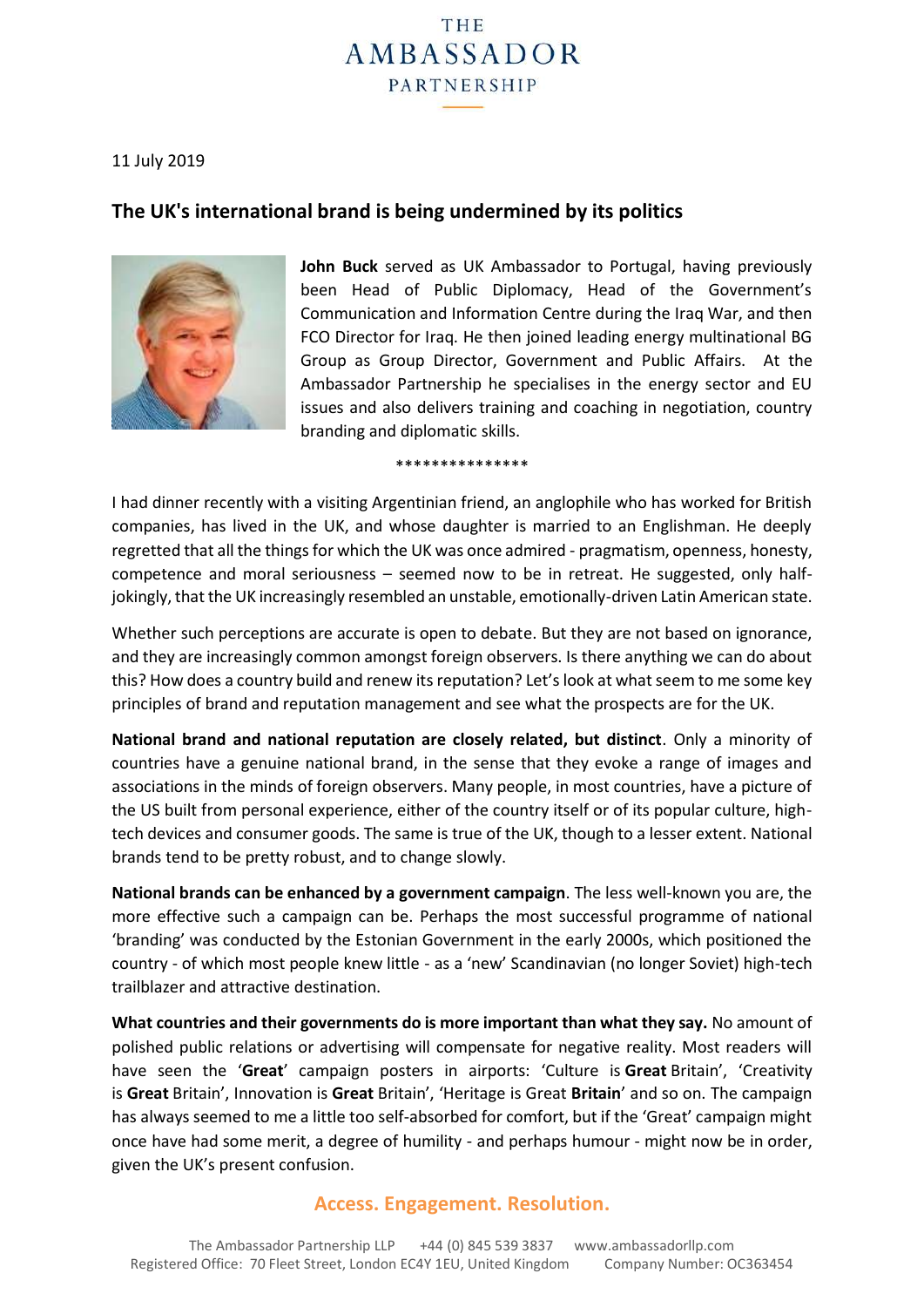**National reputation has to do with political action, nationally and internationally**. When a country's political leaders, and particularly its government, are seen to be behaving poorly or badly, its reputation can plummet and contaminate the national brand.

**National brands may be robust, but government policy and wider political developments can still do damage.** The 2019 edition of the FutureBrand Country Index, based on international survey research, has just been published and shows that the UK has fallen from 12th to 19th place in terms of positive brand value – not a disaster, but significant and rapid negative change. The FutureBrand authors report that the UK and the US are "now perceived as less inviting to tourists, visitors, students and investors, who question the policies now informing and ultimately shaping the value systems in these nations".

**Enhancing national reputation is not about spin, it's about strategy and values.** In national terms, coherent strategy is sustained by a high degree of consensus about the sort of country you are, the direction in which you're heading, and the best way to make progress. It's no coincidence that the top five countries in the FutureBrand Country Index - Japan, Norway, Switzerland, Sweden and Finland - all have this. There are divisions and disagreements of course, but tensions in these countries are mitigated by a shared sense of common endeavour and values, and constrained by political processes that rest on traditions of compromise. It's difficult to argue that the UK in its current mood of angry division and polarised political fragmentation demonstrates these qualities.

**Leaders matter.** For good or ill political leaders embody and represent, for a period, the values of their country (Nelson Mandela was an outstanding positive example). Unfortunately, it's difficult to argue that recent UK Prime Ministers have covered themselves or their country with glory. David Cameron is widely seen as having lacked moral seriousness; Theresa May, competence. We now seem headed for a Prime Minister with little record of either. That does not augur well for our national reputation. Fortunately, we also have the Queen. Despite ups and downs, she has retained her positive reputation and supported that of her country better than any comparable figure (while, as Alastair Campbell is fond of pointing out, never giving an interview).

**The prospects for the UK are at best uncertain.** The UK's brand seems increasingly compromised by deep divisions and a political class that, with some notable exceptions, has failed to rise to that challenge. Its reputation is increasingly in question, as the country and its politicians are seen internationally as moving away from previous values. These developments will influence in subtle – and not so subtle - ways the decisions that myriad individuals worldwide make about which countries to visit, where to invest and study, and what to buy. While our politics remain in poor shape, and until we are seen to return to traditional standards of government and longstanding values, the UK's reputation seems certain to suffer and brand promotion to be ineffective.

\*\*\*\*\*\*\*\*\*\*\*\*\*\*\*